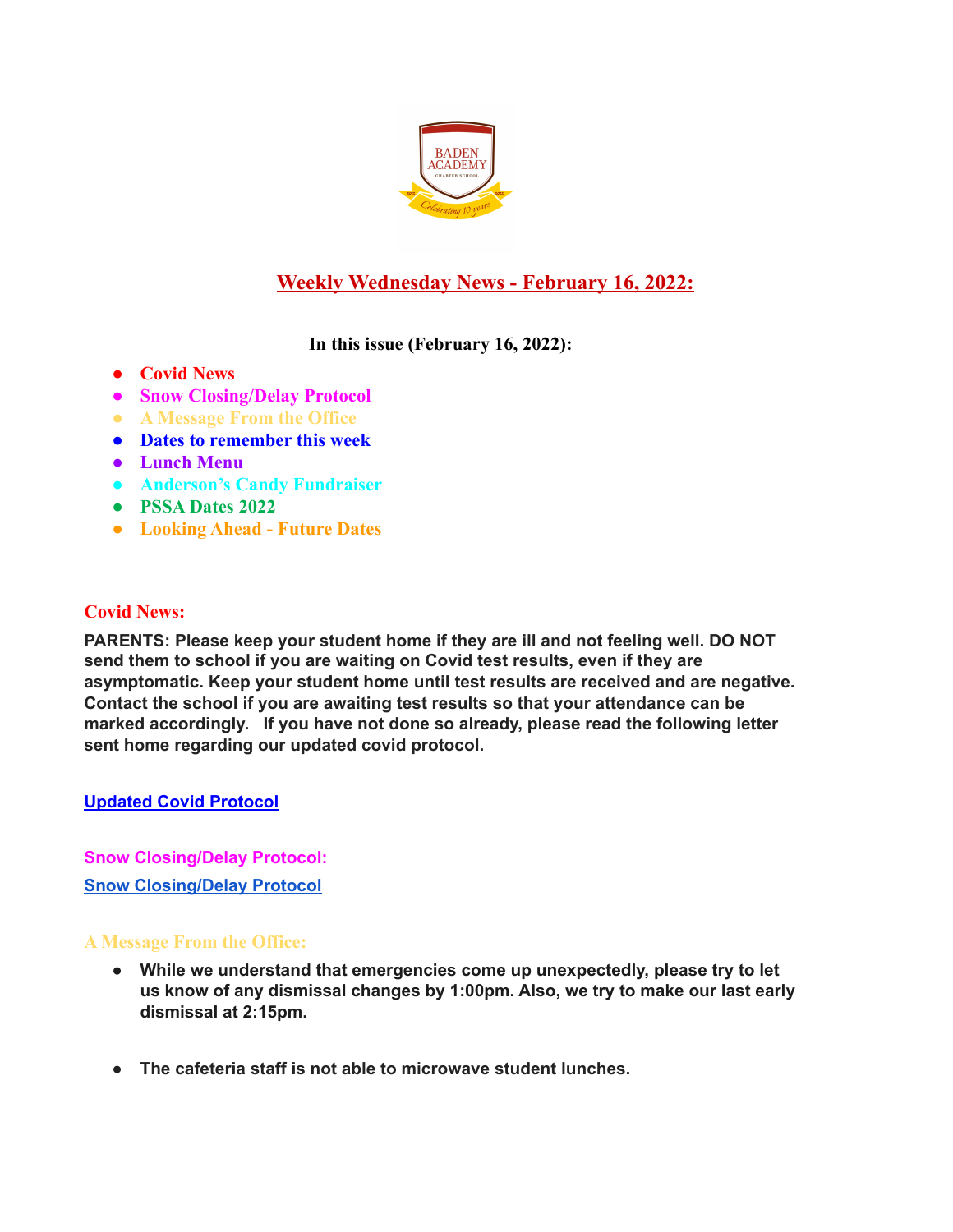#### **Dates to Remember this Week:**

#### **Wednesday, February 16th - Letter E Day**

*Chess Club Belle, Beast, Lumiere, Cogsworth, Mrs. Potts, Chip, Gaston, Lefou, Babette, Madame de a Grande Bouche, Maurice*

# **Thursday, February 17th - Letter A Day**

*Future Engineers Club No Musical Practice*

**Friday, February 18th - NO SCHOOL** *Teacher In-Service Day Kindergarten Screening in gym*

### **Monday, February 21st - NO SCHOOL**

*President's Day*

### **Tuesday, February 22nd - Letter B Day**

*TWOsday Celebration. Stay tuned for details*

*Narrators, Beast, Enchantress, Belle, Maurice, Gaston, LeFou, Silly Girls, Baker, Bookseller, Lumiere, Cogsworth, Babette, Mrs. Potts, Chip, Townspeople*

*Robotics Club*

**Lunch Menu: Lunch Menu [2/14-2/18](https://docs.google.com/document/d/15Ipm20K57IpezPR03jbbBllhHcBu5dG45sOEEsmIP9w/edit?usp=sharing)**

### **Anderson's Candy Fundraiser:**

*Baden Academy is doing an Anderson's Candy fundraiser to benefit local charities. The fun part of this year's fundraiser is that the school is doing it as a competition between the houses! When placing orders online, select your items and your students house ID so they receive credit.* **[Anderson's](https://docs.google.com/document/d/1yvc2myMqrRNhyYpu0DteMPuBOEUma1BV_21eAD7ljDk/edit?usp=sharing) Flier**

**PSSA 2021 Dates:**